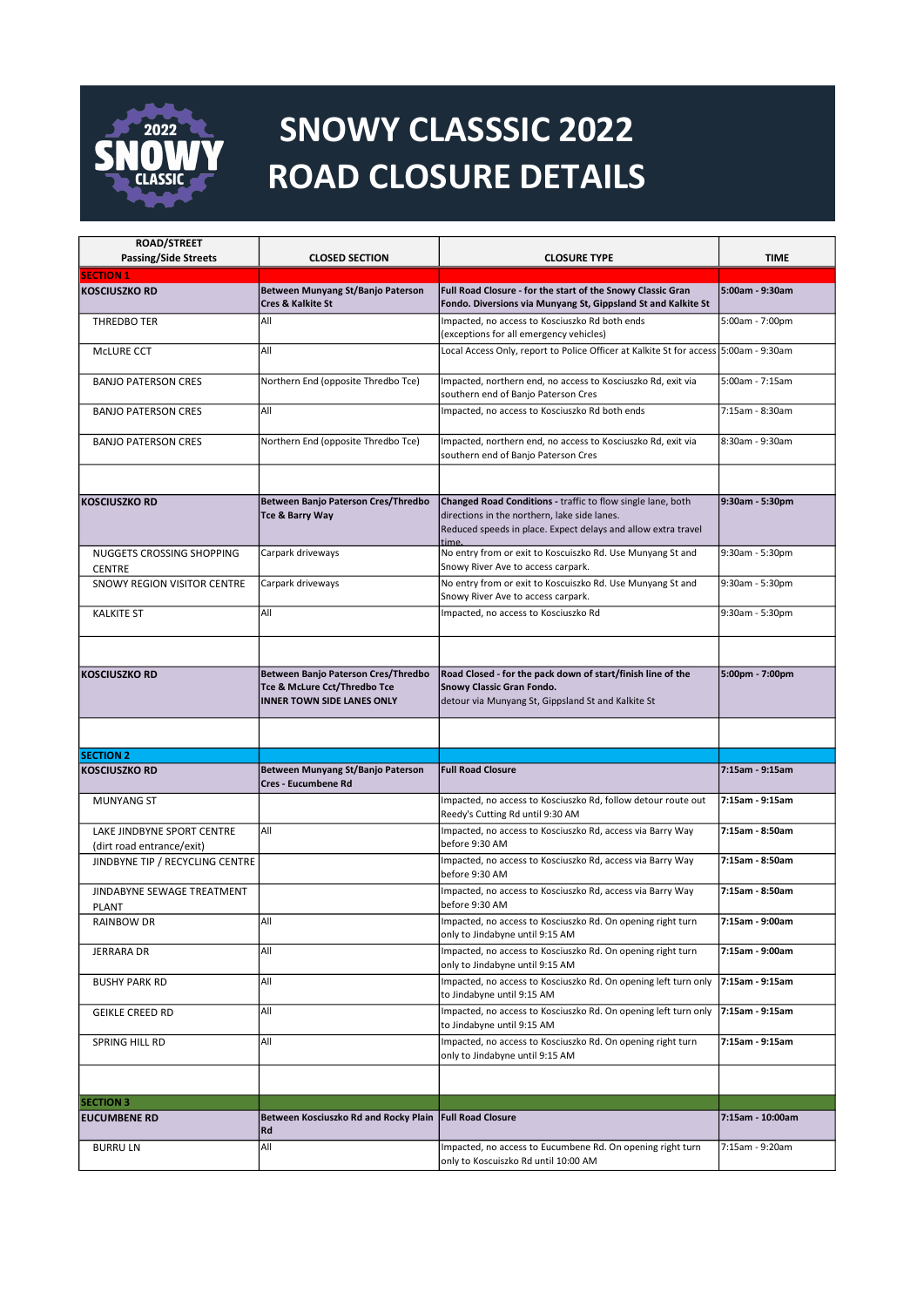| KALKITE RD/HILLTOP RD                       | All                                                       | Impacted, no access to Eucumbene Rd. On opening Kalkite - right 7:15am - 9:20am<br>turn only, Hilltop - left turn only to Koscuiszko Rd until 10:00 AM<br>During closure Kalkite can cross to Hilltop to exit to Kosciuszko<br>Rd under Police direction. Expect delays. |                  |
|---------------------------------------------|-----------------------------------------------------------|--------------------------------------------------------------------------------------------------------------------------------------------------------------------------------------------------------------------------------------------------------------------------|------------------|
|                                             |                                                           |                                                                                                                                                                                                                                                                          |                  |
| <b>SECTION 3a</b><br><b>ROCKY PLAIN RD</b>  | <b>Between Eucumbene Rd and</b><br><b>Middlingbank Rd</b> | <b>Full Road Closure</b>                                                                                                                                                                                                                                                 | 8:00am - 10:45am |
| STONY CREEK RD (North)                      | All                                                       | Impacted, no access to Rocky Plain Rd. On opening left turn only $8:00$ am - 10:15am<br>to Eucumbene Rd until 10:45 AM                                                                                                                                                   |                  |
| STONY CREEK RD (South)                      | All                                                       | Impacted, no access to Rocky Plain Rd. Exit northern end of<br>Stony Creek Rd to Eucumbene Rd from 10:15 AM                                                                                                                                                              | 8:00am - 10:15am |
|                                             |                                                           |                                                                                                                                                                                                                                                                          |                  |
| <b>SECTION 3b</b>                           |                                                           |                                                                                                                                                                                                                                                                          |                  |
| <b>MIDDLINGBANK RD</b>                      | Between Rocky Plain Rd and<br>Kosciuszko/Jindabyne Rd     | <b>Full Road Closure</b>                                                                                                                                                                                                                                                 | 8:30am - 11:10am |
| KIAH LAKE RD                                | All                                                       | Impacted, no access to Middlingbank Rd                                                                                                                                                                                                                                   | 8:30am - 11:10am |
| SOUTHERN CROSS DR                           | All                                                       | Impacted, no access to Middlingbank Rd                                                                                                                                                                                                                                   | 8:30am - 11:10am |
|                                             |                                                           |                                                                                                                                                                                                                                                                          |                  |
| <b>SECTION 4</b><br>KOSCIUSZKO/JINDABYNE RD |                                                           | Between Middlingbank Rd and Myack St   Impacted, "Hold and Release" managed by Traffic Controllers.                                                                                                                                                                      | 8:30am - 11:15am |
|                                             |                                                           | Expect delays and allow extra travel time.                                                                                                                                                                                                                               |                  |
| <b>SOUTHERN CROSS DR</b>                    | All                                                       | Impacted, no access to Koscuiszko/Jindabyne Rd                                                                                                                                                                                                                           | 8:30am - 11:15am |
| MacKAY ST                                   | All                                                       | Impacted, no access to Koscuiszko/Jindabyne Rd. Exit to<br>Jindabyne Rd via Highdale St                                                                                                                                                                                  | 8:30am - 11:15am |
| <b>PARK ST</b>                              | All                                                       | Impacted, no access to Koscuiszko/Jindabyne Rd                                                                                                                                                                                                                           | 8:30am - 11:15am |
|                                             |                                                           |                                                                                                                                                                                                                                                                          |                  |
| <b>SECTION 5</b>                            |                                                           | <b>Full Road Closure</b>                                                                                                                                                                                                                                                 | 8:30am - 11:30am |
| <b>MYACK ST</b>                             | Between Jindabyne Rd and Bobundara<br>Rd                  |                                                                                                                                                                                                                                                                          |                  |
| <b>PARK ST</b>                              | All                                                       | Impacted, no access to Myack St or Jindabyne Rd                                                                                                                                                                                                                          | 8:30am - 11:30am |
| <b>BENT ST</b>                              | All                                                       | Impacted, no access to Myack St                                                                                                                                                                                                                                          | 8:30am - 11:30am |
| WILLIAM ST (East)/O'BRIEN AVE               | All                                                       | Impacted, no access to Myack St, cross to William St (west)<br>under guidance of Traffic Controller or Police. Expect delays and<br>allow extra travel time                                                                                                              | 8:30am - 11:30am |
| <b>WILLIAM ST (West)</b>                    | All                                                       | Impacted, no access to Myack St, exit to Jindabyne Rd via Bolton 8:30am - 11:30am<br>St or Oliver St                                                                                                                                                                     |                  |
| <b>MARY ST</b>                              | All                                                       | Impacted, no access to Myack St, exit to Boundary st                                                                                                                                                                                                                     | 8:30am - 11:30am |
| <b>FLORENCE ST</b>                          | Between Wattle St and Boundary St                         | Impacted, no access to Myack St, exit to Boundary st                                                                                                                                                                                                                     | 8:30am - 11:30am |
| <b>FLORENCE ST</b>                          | Between Myack St and Wattle St                            | Road Closed, riders will be entering/exiting the rest stop at Ray<br>Goodman Oval. Please seek assistance from Volunteers or Police<br>in the street for any movements.<br>Exit only to Boundary St                                                                      | 8:30am - 11:30am |
| <b>WATTLE ST</b>                            | All                                                       | Impacted, no access to Florence St, exit to Boundary St, via<br>Short st then to Koscuiszko/Jindabyne Rd                                                                                                                                                                 | 8:30am - 11:30am |
| SHORT ST (East)                             | All                                                       | Impacted, no access to Myack St, cross to Short St (west) under<br>guidance of Traffic Controller or Police. Expect delays and allow<br>extra travel time                                                                                                                | 8:30am - 11:30am |
| <b>SHORT ST (West)</b>                      | All                                                       | Impacted, no access to Myack St, exit to Boundary st                                                                                                                                                                                                                     | 8:30am - 11:30am |
| <b>BOUNDARY ST</b>                          | All                                                       | Impacted, no access to Myack St, exit to Koscuiszko/Jindabyne<br>Rd                                                                                                                                                                                                      | 8:30am - 11:30am |
|                                             |                                                           |                                                                                                                                                                                                                                                                          |                  |
| <b>SECTION 5a</b><br><b>DALGETY RD</b>      | <b>Between Bobundara Rd and Barnes St</b>                 | <b>Full Road Closure</b>                                                                                                                                                                                                                                                 | 8:30am - 12:45pm |
| <b>BOBUNDARA RD</b>                         | All                                                       | Impacted, no access to Dalgety Rd. Exit towards Berridale via                                                                                                                                                                                                            | 8:30am - 12:45pm |
| HICKORY DALE RD                             | All                                                       | Myack St after 11:30 AM<br>Impacted, no access to Dalgety Rd. Exit to Bobundara Rd                                                                                                                                                                                       | 8:30am - 12:45pm |
|                                             |                                                           | towards Berridale via Myack St after 11:30 AM                                                                                                                                                                                                                            |                  |
| ARABLE RD                                   | All                                                       | Impacted, no access to Dalgety Rd. Exit to Bobundara Rd<br>towards Berridale via Myack St after 11:30 AM                                                                                                                                                                 | 8:30am - 12:45pm |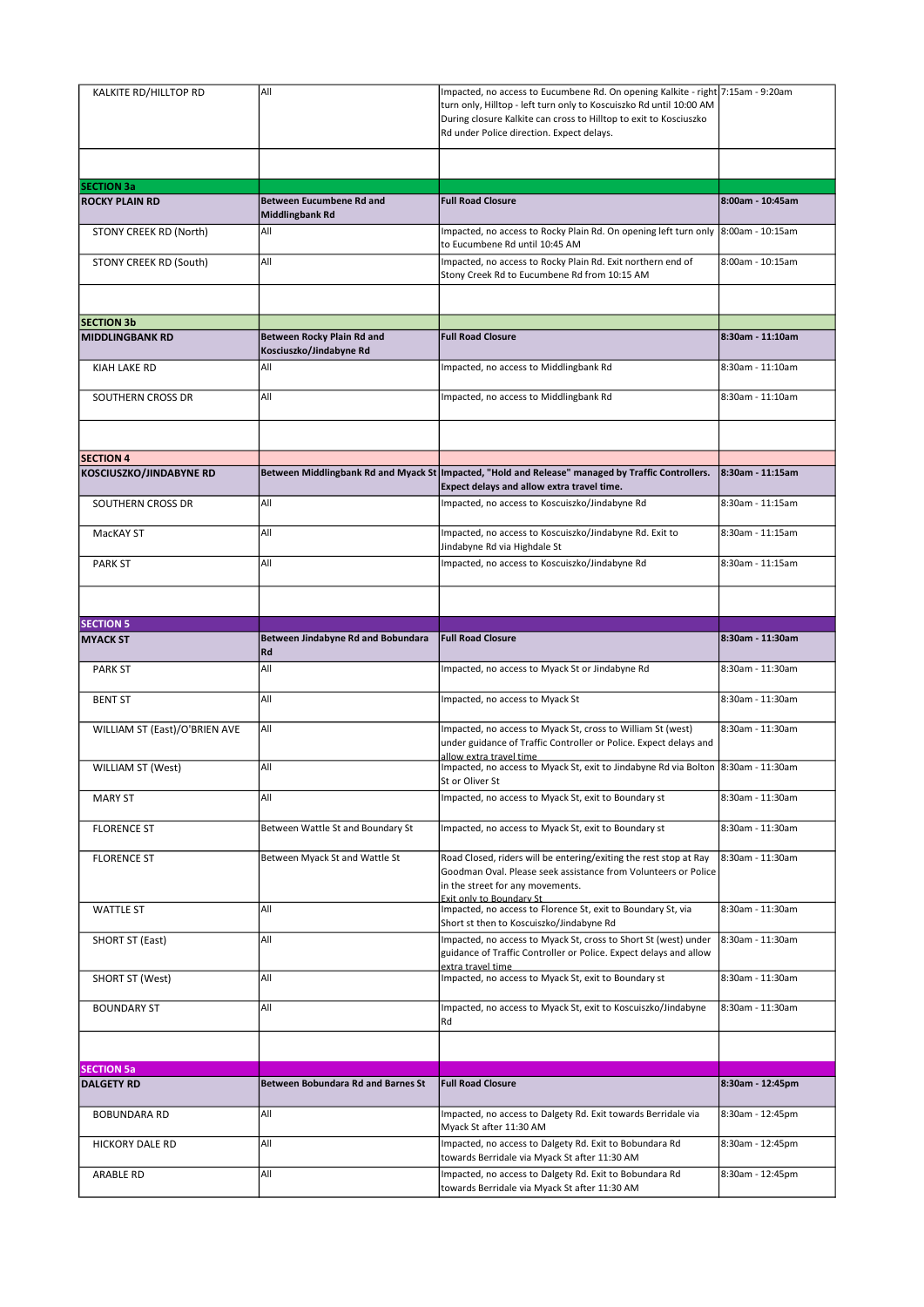| <b>REIDS LN</b>            | All                                                             | Impacted, no access to Dalgety Rd                                                                                                                                                         | 8:30am - 12:45pm  |
|----------------------------|-----------------------------------------------------------------|-------------------------------------------------------------------------------------------------------------------------------------------------------------------------------------------|-------------------|
| <b>BULGUNDARA RD</b>       | All                                                             | Impacted, no access to Dalgety Rd. Exit to Rockwell Rd to<br>Berridale.                                                                                                                   | 8:30am - 12:45pm  |
| ROCKWELL RD                | All                                                             | Impacted, no access to Dalgety Rd                                                                                                                                                         | 8:30am - 12:45pm  |
| <b>BARNES ST</b>           | All                                                             | Impacted, no access to Dalgety Rd                                                                                                                                                         | 8:30am - 12:45pm  |
|                            |                                                                 |                                                                                                                                                                                           |                   |
| <b>SECTION 5a</b>          |                                                                 |                                                                                                                                                                                           |                   |
| <b>CAMPBELL ST</b>         | <b>Between Barnes St and Snowy River</b><br>Way/Brierly St      | <b>Full Road Closure</b>                                                                                                                                                                  | 8:30am - 12:45pm  |
| <b>HAMILTON ST</b>         | All                                                             | Impacted, no access to Campbell St                                                                                                                                                        | 8:30am - 12:45pm  |
| <b>BRIERLY ST</b>          | All                                                             | Impacted, no access to Campbell St                                                                                                                                                        | 8:30am - 12:45pm  |
|                            |                                                                 |                                                                                                                                                                                           |                   |
| <b>SECTION 6</b>           |                                                                 |                                                                                                                                                                                           |                   |
| <b>SNOWY RIVER WAY</b>     | Between Campbell St, Dalgety and Barry Full Road Closure<br>Way |                                                                                                                                                                                           | 9:00am - 2:00pm   |
| JIMENBUEN RD               | All                                                             | Impacted, no access to Snowy River Way. On opening, right turn<br>only to Dalgety                                                                                                         | 9:00am - 12:30pm  |
| RANGEVIEW RD               | All                                                             | Impacted, no access to Snowy River Way. On opening, left turn<br>only to Dalgety                                                                                                          | 9:00am - 12:45pm  |
| <b>MARANUMBLA RD</b>       | All                                                             | Impacted, no access to Snowy River Way                                                                                                                                                    | 9:00am - 2:00pm   |
| PAUPONG RD                 | All                                                             | Impacted, no access to Snowy River Way                                                                                                                                                    | 9:00am - 2:00pm   |
| HIGH PLAINS LN             | All                                                             | Impacted, no access to Snowy River Way                                                                                                                                                    | 9:00am - 2:00pm   |
| <b>CHONGS RD</b>           | All                                                             | Impacted, no access to Snowy River Way                                                                                                                                                    | 9:00am - 2:00pm   |
|                            | All                                                             | Impacted, no access to Snowy River Way                                                                                                                                                    | 9:00am - 2:00pm   |
| OLD SETTLERS RD            |                                                                 |                                                                                                                                                                                           |                   |
| McGUFFICKES RD             | All                                                             | Impacted, no access to Snowy River Way                                                                                                                                                    | 9:00am - 2:00pm   |
| <b>FROST CREEK LN</b>      | All                                                             | Impacted, no access to Snowy River Way                                                                                                                                                    | 9:00am - 2:00pm   |
| <b>CARINYALN</b>           | All                                                             | Impacted, no access to Snowy River Way                                                                                                                                                    | 9:00am - 2:00pm   |
| <b>RIDGE AVE</b>           | All                                                             | Impacted, no access to Snowy River Way                                                                                                                                                    | 9:00am - 2:00pm   |
| <b>HIGH COUNTRY RD</b>     | All                                                             | Impacted, no access to Snowy River Way                                                                                                                                                    | 9:00am - 2:00pm   |
| CARRUTHERS RD              | All                                                             | Impacted, no access to Snowy River Way                                                                                                                                                    | 9:00am - 2:00pm   |
|                            |                                                                 |                                                                                                                                                                                           |                   |
| <b>SECTION 7</b>           |                                                                 |                                                                                                                                                                                           |                   |
| <b>BARRY WAY</b>           | <b>Between Snowy River Way and</b><br>Kosciuszko Rd             | <b>Full Road Closure</b>                                                                                                                                                                  | $9:45am - 2:15pm$ |
| <b>BUNGARRA LN</b>         | All                                                             | Impacted, no access to Barry Way                                                                                                                                                          | 9:45am - 2:15pm   |
| LEE AVE                    | All                                                             | Impacted, no access to Barry Way                                                                                                                                                          | 9:45am - 2:15pm   |
| TINWORTH DR                | All                                                             | Impacted, no access to Barry Way                                                                                                                                                          | $9:45am - 2:15pm$ |
| LAKE JINDBYNE SPORT CENTRE | All                                                             | Impacted, no access to Barry Way. Enter/exit via dirt road access 9:45am - 2:15pm<br>off Kosciuszko Rd after 9:00 AM                                                                      |                   |
| <b>JILLAMATONG ST</b>      | All                                                             | Impacted, no access to Barry Way. Follow detours via Gippsland 9:45am - 2:15pm<br>St and Munyang St. Expect delays and allow extra travel time.                                           |                   |
| REEDYS CUTTING RD          | All                                                             | Impacted, no access to Barry Way. Follow detours via Gippsland<br>St and Munyang St. Expect delays and allow extra travel time.                                                           | 9:45am - 2:15pm   |
| NETTIN CCT                 | All                                                             | Impacted, restricted access to Barry Way.<br>"Hold and Release" managed by Traffic Controllers between<br>Nettin Cct and Reedys Cutting Rd. Expect delays and allow extra<br>travel time. | 9:45am - 2:15pm   |
| POLEY COW LN               | All                                                             | Impacted, no access to Barry Way. Access Poley Cow Ln via<br>Nettin Cct (refer to Nettin Cct access)                                                                                      | 9:45am - 2:15pm   |
|                            |                                                                 |                                                                                                                                                                                           |                   |
| <b>SECTION 8</b>           |                                                                 |                                                                                                                                                                                           |                   |